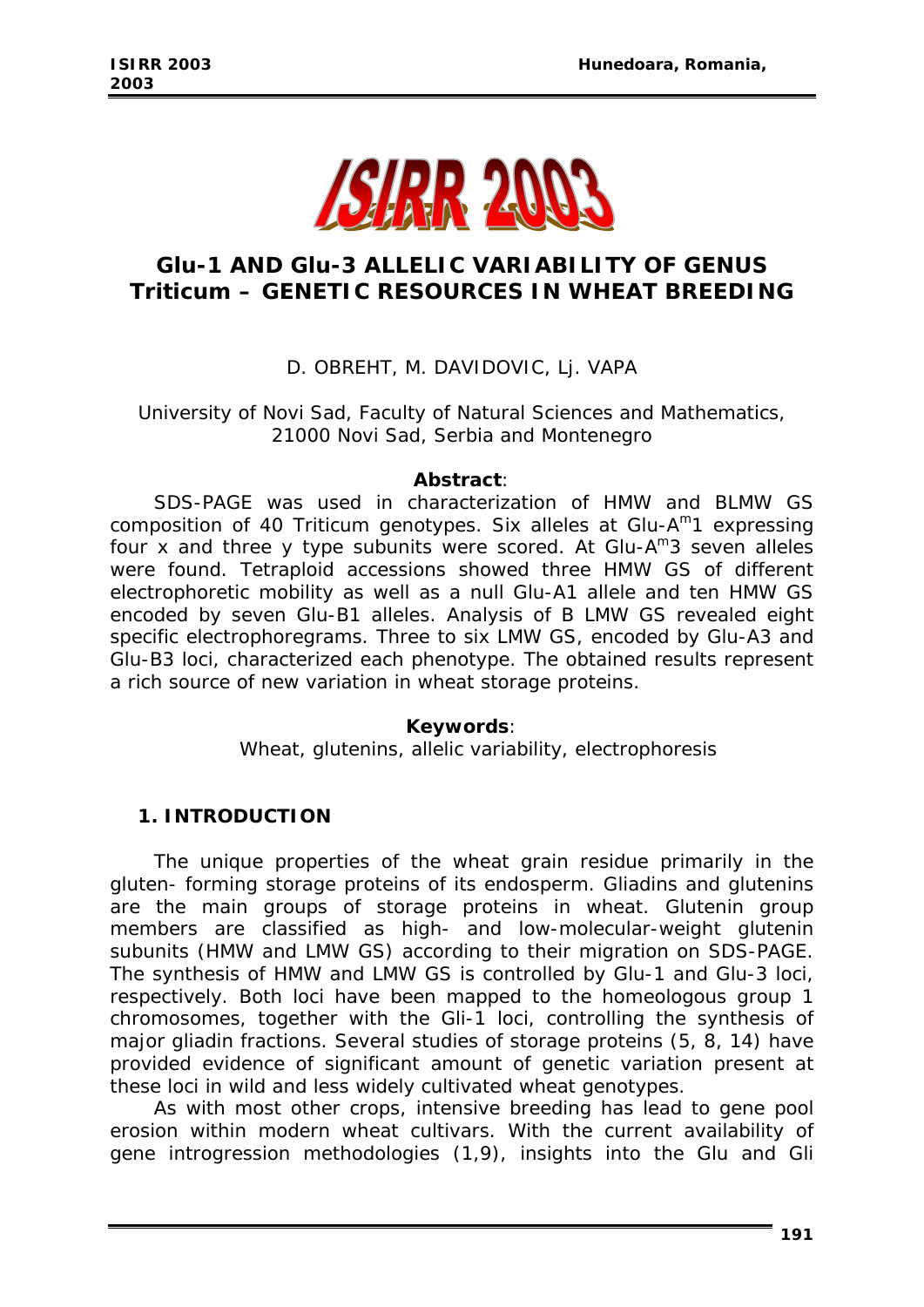variation in wild relatives of cultivated wheats will enable the rapid transfer of genes encoding amenable glutenin and gliadin polypeptides.

The aim of the present paper was to assess the *Glu-1* and *Glu-3* allelic variability within and between different diploid and tetraploid wheat genotypes.

## **2. MATERIAL AND METHODS**

Fifteen *T. monoccocum*, five *T. turgidum* var. *polonicum*, seven *T. turgidum* var. *dicoccum* accessions, and thirteen durum wheat cultivars (Tab. 1) originating from the Research Institute of Field and Vegetable Crops, Novi Sad (Serbia and Montenegro) and the Vavilov Institute, Sankt Petersburg, (Russia) were used in this study. Identification of individual alleles was assisted by the use of standard bread wheat cultivars (Chinese Spring, Hope, and Nizija).

| Accession     | Label           | Accession                    | Label          | Cultivar         | Label            |  |
|---------------|-----------------|------------------------------|----------------|------------------|------------------|--|
| T. monococcum |                 | T. turgidum                  |                | T. turgidum      |                  |  |
|               |                 | var. polonicum               |                |                  | var. durum       |  |
| K-20984       | M1              | S 1302/95                    | P <sub>1</sub> | NSD <sub>1</sub> | NSD <sub>1</sub> |  |
| S 1312/95     | M <sub>2</sub>  | GK 330/91                    | P <sub>2</sub> | NSD <sub>2</sub> | NSD <sub>2</sub> |  |
| S 1313/95     | M <sub>3</sub>  | GK 331/91                    | P <sub>3</sub> | NSD <sub>3</sub> | NSD <sub>3</sub> |  |
| S 1314/95     | M4              | GK 332/91                    | P <sub>4</sub> | NSD <sub>9</sub> | NSD <sub>9</sub> |  |
| 1315/95       | M <sub>5</sub>  | GK 333/91                    | P <sub>5</sub> | <b>NSD 15</b>    | <b>NSD 15</b>    |  |
| K-8555        | M6              | T. turgidum var.<br>dicoccum |                | <b>NSD 18</b>    | <b>NSD 18</b>    |  |
|               |                 |                              |                |                  |                  |  |
| K-31566       | M7              | S 1303/95                    | D <sub>1</sub> | Waha             | W                |  |
| K-23650       | M <sub>8</sub>  | S 1304/95                    | D <sub>2</sub> | Herson           | Н                |  |
| K-35914       | M <sub>9</sub>  | S 1306/95                    | D <sub>3</sub> | Omruf            | O                |  |
| K-1729        | M <sub>10</sub> | S 1307/95                    | D4             | Korifla          | K                |  |
| K-29603       | M11             | S 1308/95                    | D <sub>5</sub> | Stojocki         | Stoj             |  |
| K-20491       | M <sub>12</sub> | S 1309/95                    | D6             | Cham             | С                |  |
| K-14237       | M13             | S 1310/95                    | D7             | <b>Stork</b>     | S                |  |
| K-23032       | M14             |                              |                |                  |                  |  |
| K-14379       | M15             |                              |                |                  |                  |  |

*Table 1. Analyzed wheat genotypes* 

Extraction and SDS-PAGE procedure for analysis of HMW GS followed the one by Vapa and Savic (12). Extraction of LMW GS followed the procedure of Gupta and MacRitchie (3). Gels were stained in Commasie Brilliant Blue R-250, or in the case of LMW GS, in silver (14).

# **3. RESULTS AND DISCUSSION**

Analysis of *T. monococcum* seed storage proteins revealed six *Glu-Am1* alleles, assigned as *Glu-Am1*a to *Glu-Am1*f (Fig.1). Expression of both x and y type of glutenin subunits was observed in all except accessions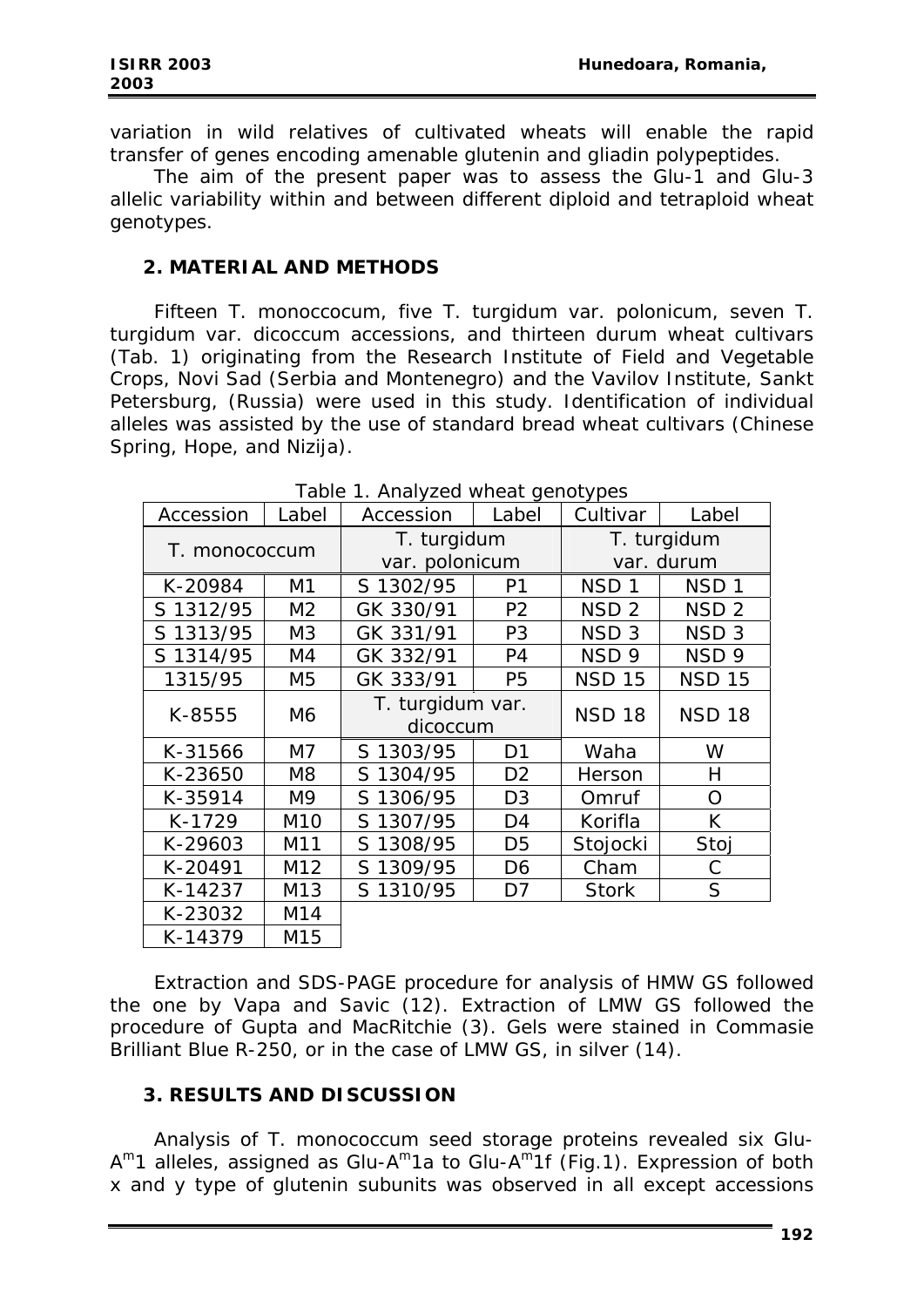M13 and M14 where only a single x or y subunit was scored, respectively. The mobility of x subunits was within or bellow the range of subunit 5 encoded by *Glu-D1* locus of the reference cultivar Hope (Fig. 1). Three products of active *Glu-Am1*-2 genes exhibited minor size differences and were all slightly slower than the subunit 7 of the reference cultivar Nizija. Variability of *Glu-A1* locus in bread wheat is significantly lower when compared to the variation of *Glu-B1* and *Glu-D1* loci. In addition, only xtype *Glu-A1* genes were active (7, 13). The results reported here provide further evidence that *T. monococcum* possesses novel allelic forms at *Glu-Am1* locus (Tab. 2) and that the silencing of *Glu-Am1* genes encoding y type subunits is not a common feature of *Glu-1* genes in diploid relatives of bread wheat.



*Figure 1. Diagrammatic representation of HMW and B LMW GS from T. monococcum accessions separated by SDS-PAGE. Control cultivars were Hope and Chinese Spring* 

SDS-PAGE analysis revealed seven different electrophoregrams of B LMW GS in *T. monococcum* all presumably coded by *Glu-3* alleles (Fig. 1). Presence of two subunits was observed in all except for M11 accession. Lee et al. (4) reported 60 different B LMW GS patterns among einkorn wheats accessions. In spite of a significantly smaller number of accessions analyzed, our results confirm a large extent of variation present at *Glu-3*  locus of *T. monococcum.* 

SDS-PAGE analysis of HMW GS in tetraploid wheats revealed three subunits of different electrophoretic mobility encoded by genes at *Glu-A1* as well as a null *Glu-A1* allele and ten HMW GS encoded by seven *Glu-B1* alleles (Fig. 2). The subunit 1 (*Glu-A1a*), has been found in majority of bread and durum wheat cultivars (2). In contrast, subunits 1' and 1'' of slightly higher electrophoretic mobility have been scored only in accession D1 and NSD3, as well as D6 and D7, respectively. These subunits represent novel allelic forms at *Glu-A1* locus.

Out of ten HMW GS encoded by *Glu-B1* alleles, the most frequent was the subunit 20, the product of *Glu-B1*e allele (Tab. 3). Another *Glu-B1* allele, *Glu-B1d*, present in worldwide durum wheat has been found in the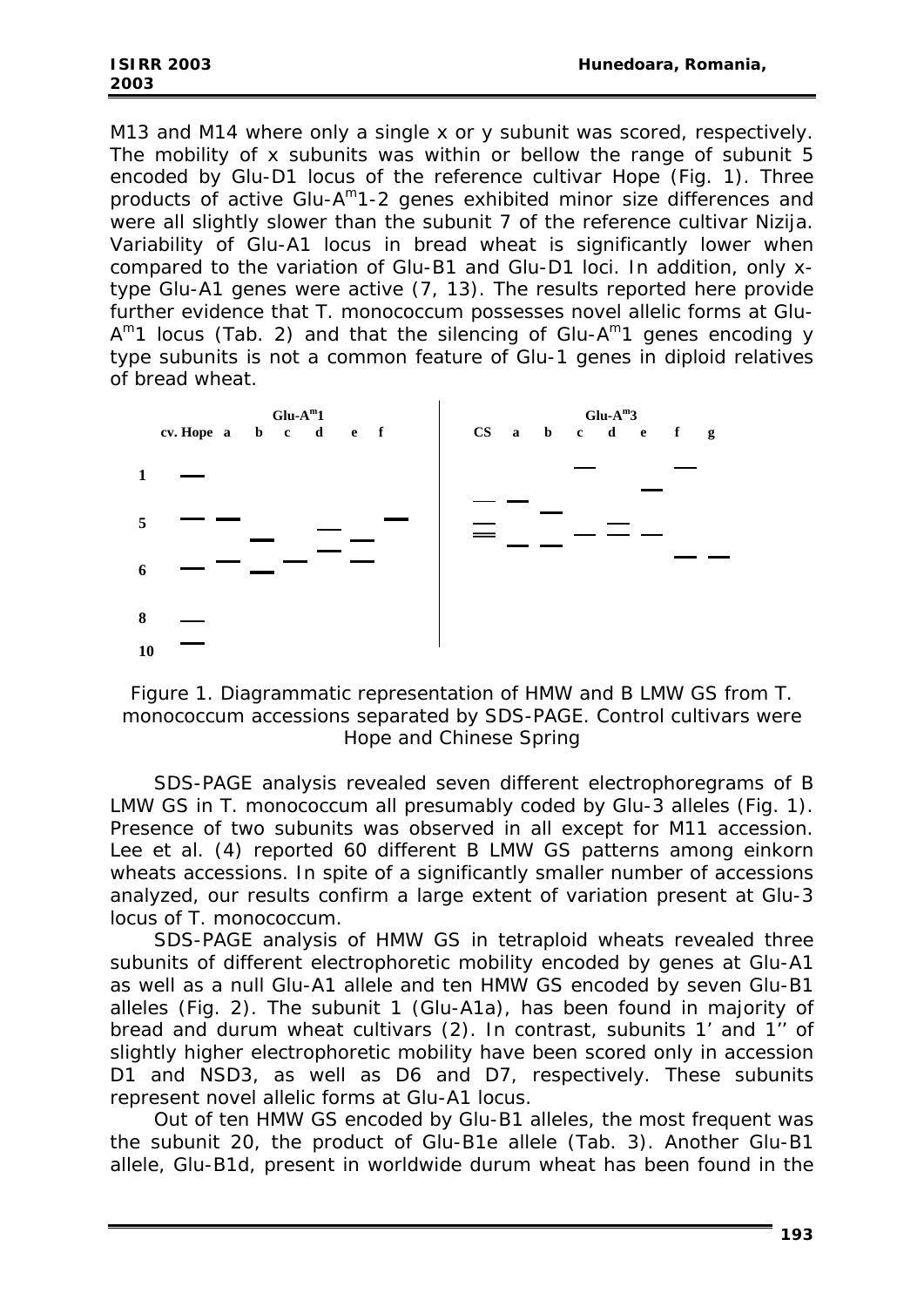analyzed accessions, solely among the cultivated ones. The *Glu-B1* encoded HMW GS found in wild tetraploid accessions (subunits 8, 7', 14'+15' and 20') represent rare and presumably novel HMW GS (Fig 2).



*Figure 2. Diagrammatic representation of HMW and B LMW GS from T. turgidum accessions and cultivars separated by SDS-PAGE. K stands for reference glutenin subunits, and CS stands for cv. Chinese Spring* 

| Locus        | Allele       | <i>UL I. MUNUCUCCUNI accessions</i><br>Accessions |  |  |
|--------------|--------------|---------------------------------------------------|--|--|
|              | а            | M2, M3                                            |  |  |
|              | b            | M4, M5                                            |  |  |
| $Glu-A^m1$   | C            | M14                                               |  |  |
|              | d            | M11                                               |  |  |
|              | e            | M1, M6, M7, M8,                                   |  |  |
|              |              | M9, M10, M12, M15                                 |  |  |
|              | f            | M13                                               |  |  |
|              | a            | M1                                                |  |  |
|              | b            | M <sub>2</sub> , M <sub>3</sub>                   |  |  |
|              | $\mathsf{C}$ | M4, M6, M7, M 8,                                  |  |  |
| $Glu-A^{m}3$ |              | M9, M10, M12                                      |  |  |
|              | d            | M5                                                |  |  |
|              | e            | M13, M15                                          |  |  |
|              | f            | M14                                               |  |  |
|              | M11          |                                                   |  |  |

*Table 2. HMW and B LMW GS composition of T. monococcum accessions* 

Electrophoretic analysis of reduced and alkylated B LMW GS revealed the presence of eight specific B LMW GS electrophoregrams (Fig 2). Each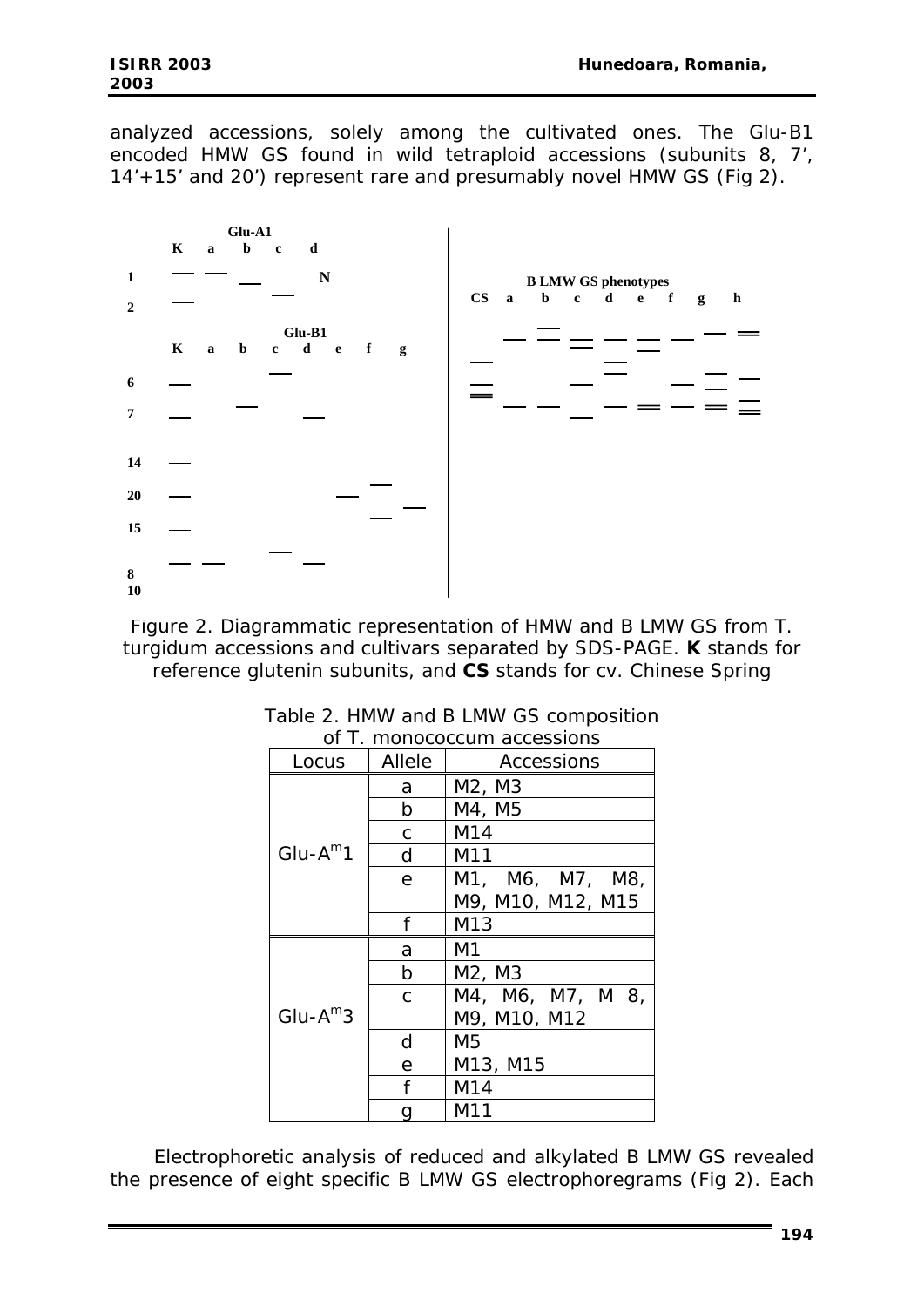*Glu-3* phenotype was characterized by three to six LMW GS subunits, encoded by *Glu-A3* and *Glu-B3* loci (Fig 2). Durum cultivars originated from Novi Sad, with the exception of NSD18, all had the same B LMW GS composition.

| Locus    | <b>HMW GS</b> | Accession                                                                                                    | <b>B LMW</b> | Accession                                       |
|----------|---------------|--------------------------------------------------------------------------------------------------------------|--------------|-------------------------------------------------|
|          | (allele)      |                                                                                                              | phenotype    |                                                 |
|          | 1(a)          | D <sub>2</sub> , D <sub>3</sub> , D <sub>4</sub> ,<br>D <sub>5</sub> , P <sub>1</sub> ,<br>NSD <sub>15</sub> | a            | P <sub>2</sub>                                  |
|          | $1'$ (b)      | D1, NSD3                                                                                                     | $\mathsf{b}$ | H, D6, D7                                       |
| $Glu-A1$ | $1''$ (c)     | D6, D7                                                                                                       | $\mathsf{C}$ | P1, D1, D3, D4                                  |
|          | N(d)          | $P2-P5$<br>NSD1-NSD3,<br>NSD18, W,<br>H, O, K, C,<br>S, Stoj                                                 | d            | C, W                                            |
| $Glu-B1$ | 8(a)          | P1, D1, D3                                                                                                   | e            | NSD1, NSD2,<br>NSD3, NSD9,<br>NSD <sub>15</sub> |
|          | $7'$ (b)      | D4, P3, P4                                                                                                   | f            | Stoj, S, P5,<br>NSD18, O, K                     |
|          | $6'+8'$ (c)   | D5, D2,<br><b>NSD15, K</b>                                                                                   | g            | D <sub>2</sub> , D <sub>5</sub>                 |
|          | $7+8$ (d)     | NSD1, NSD9,<br>W, H, C, S                                                                                    | h            | P3, P4                                          |
|          | 20(e)         | P5, NSD2,<br>NSD3,<br>NSD18, O,<br>Stoj                                                                      |              |                                                 |
|          | $14'+15'$ (f) | D6, D7                                                                                                       |              |                                                 |
|          | $20'$ (g)     | P2                                                                                                           |              |                                                 |

*Table 3. HMW GS composition and B LMW phenotypes of T. turgidum genotypes* 

The high levels of LMW GS variation in tetraploid wheats among the accession analyzed in this paper are no exception to the findings of other authors (1, 5). Recently, five alleles at *Glu-A3* and 14 alleles at *Glu-B3* have been characterized in durum cultivars (6). Current views into the influence of different classes of seed storage proteins stress the HMW and LMW GS composition as the main factor in bread and pasta making quality  $(10).$ 

# **4. ACKNOWLEDGEMENTS**

This research was partially funded by Ministry of Science, Technology and Development od republic Serbia, grant  $N^{\circ}$  1773